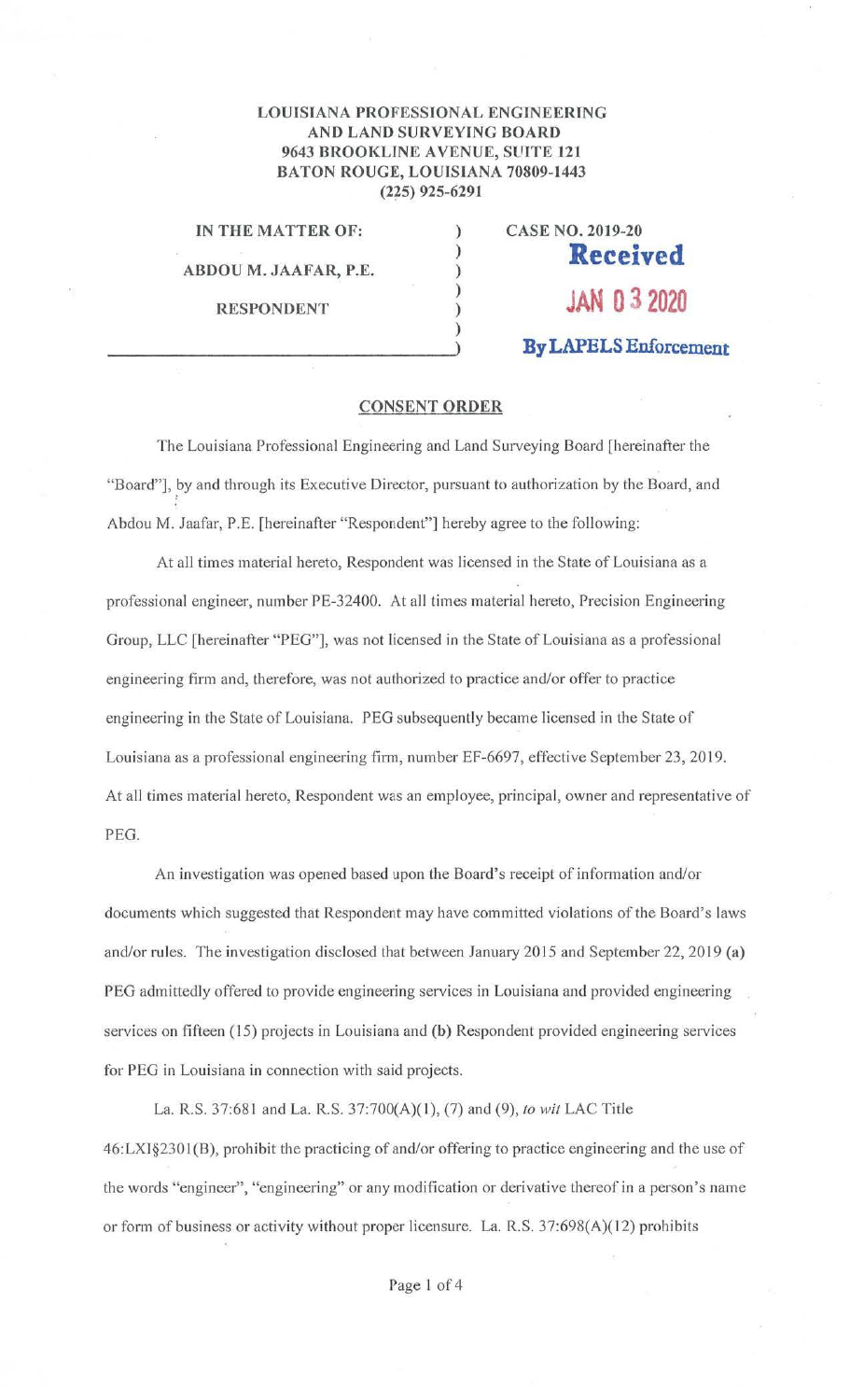licenses from aiding or assisting another person in violating the laws and/or rules of the Board. La. R.S. 37:698(H) permits the Board to take disciplinary action against persons who violate La. R.S. 37:698(A)(12), upon a finding of guilt following the preferral of charges, notice and hearing and a majority vote of its entire membership authorized to participate in the proceeding. La. R.S. 37:681, La. R.S. 37:698(A)(l2), La. R.S. 37:698(H), La. R.S. 37:700(A)(l ), (7) and (9), and LAC Title 46:LXI§2301(B) were in effect at all times material hereto.

It is undisputed that (a) at all times material hereto Respondent was licensed in Louisiana as a professional engineer, (b) at all times material hereto PEG was not licensed in Louisiana as a professional engineering firm and, therefore, was not authorized to practice and/or offer to practice engineering in Louisiana, (c) at all times material hereto Respondent was an employee, principal, owner and representative of PEG, **(d)** between January 2015 and September 22, 2019 PEG practiced and offered to practice engineering and used the word "engineering" in its name in Louisiana without proper licensure and (e) Respondent aided or assisted PEG in violating the laws and/or rules of the Board.

By letter dated October 8, 2019 the Board gave notice to Respondent that it was considering the preferral of charges against Respondent on the grounds that Respondent may have violated La. R.S. 37:698(A)(12), relative to aiding or assisting another person in violating the laws and/or rules of the Board.

Wishing to dispense with the need for further disciplinary action and to conclude the instant proceeding without further delay and expense, for the purpose of this proceeding only, Respondent and the Board do hereby enter into this Consent Order, in which Respondent of his own free will consents to the issuance of a Consent Order by the Board, wherein Respondent agrees to **(a)** pay a fine of Five Hundred and No/100 (\$500.00) Dollars, **(b)** pay administrative costs of Five Hundred Forty-Nine and 43/100 (\$549.43) Dollars, **(c)** successfully complete the Board's online Louisiana Laws and Rules Quiz, **(d)** successfully complete the Board's online Louisiana Professionalism and Ethics Quiz and **(e)** the publication of this Consent Order on the Board's website and a summary of this matter in the Board's official journal, the *Louisiana Engineer and Surveyor Journal,* and the reporting of this matter to the National Council of Examiners for Engineering and Surveying (NCEES), identifying Respondent by name.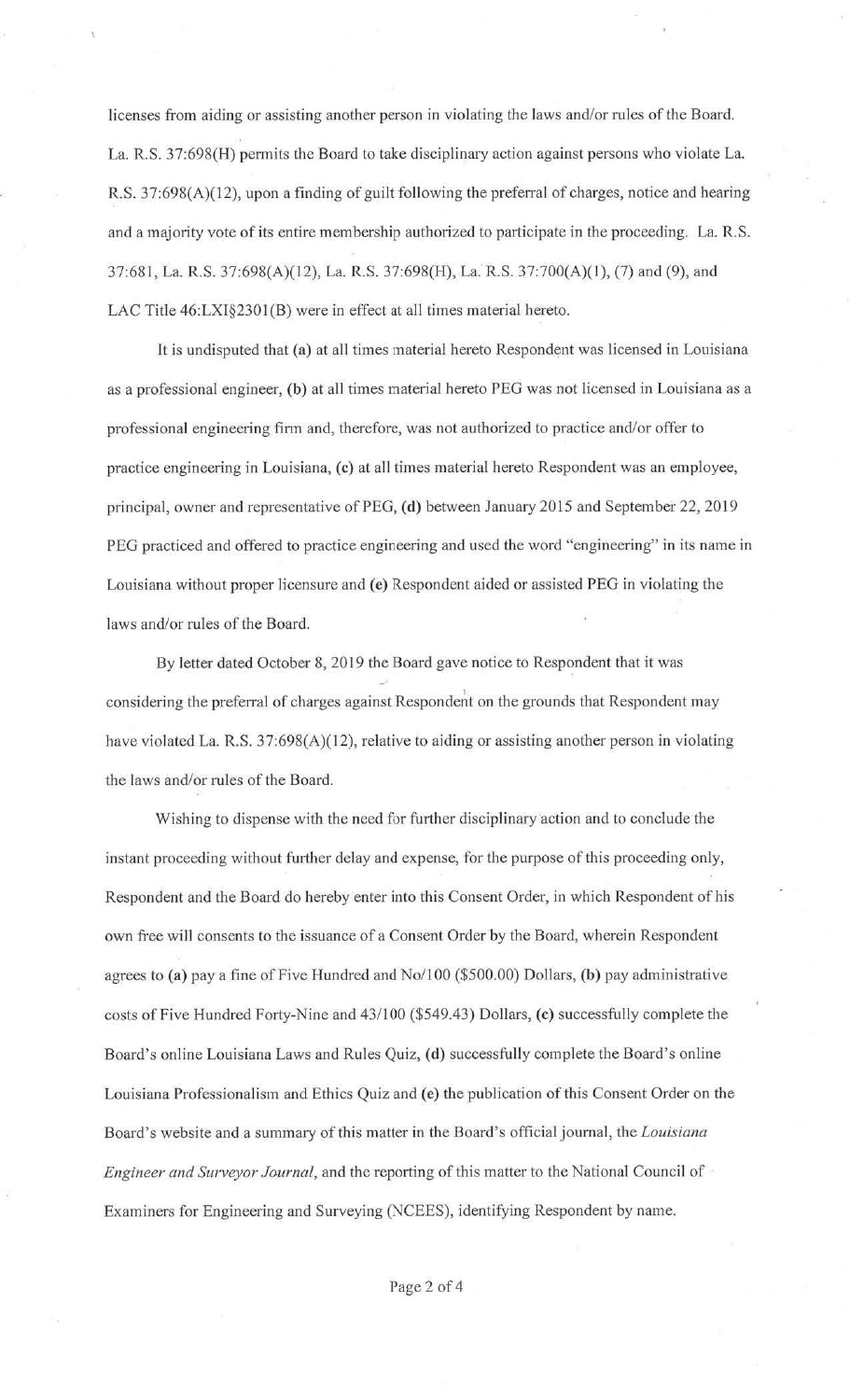Respondent admits that his conduct as set forth above constitutes violations of the above referenced laws.and/or rules as stated herein. Respondent acknowledges awareness of said laws and/or rules and states that he will comply with all applicable laws and rules henceforth. Respondent has been advised of his right to an informal conference, to be represented by counsel before the Board and/or to appear at any hearing personally or by counsel and present witnesses and evidence in his own behalf, he hereby waives this right and his right to appeal, and he states affirmatively that he has been afforded all administrative remedies due him under the law. Respondent further acknowledges awareness of the fact that the signed original of this Consent Order will remain in the custody of the Board as a public record and will be made available for public inspection and copying upon request.

Therefore, in consideration of the foregoing and by signing this Consent Order, Respondent does hereby waive his right to an informal conference, to a hearing before the Board, to the presenting of evidence and witnesses on his behalf, to Findings of Fact and Conclusions of Law in this case, and to judicial review of this Consent Order.

Respondent hereby represents that **(a)** he fully understands the meaning and intent of this Consent Order, including but not limited to its final and binding effect, **(b)** he has voluntarily entered into this Consent Order and that no other promise or agreement of any kind has been made to or with it by any person whatsoever to cause the execution of this instrument and (c) the sanctions set forth in this Consent Order do not prevent the Board from taking further disciplinary or enforcement action against Respondent on matters not specificaily addressed in this Consent Order.

WHEREFORE, the Louisiana Professional Engineering and Land Surveying Board and Respondent agree that:

1. Respondent shall pay a fine of Five Hundred and No/100 (\$500.00) Dollars, which shall be tendered to the Board by certified check payable to the Board, due upon the signing of this Consent Order; and

2. Respondent shall pay administrative costs of Five Hundred Forty-Nine and 43/100 (\$549.43) Do11ars, which shall be tendered to the Board by certified check payable to the Board, due upon the signing of this Consent Order; and